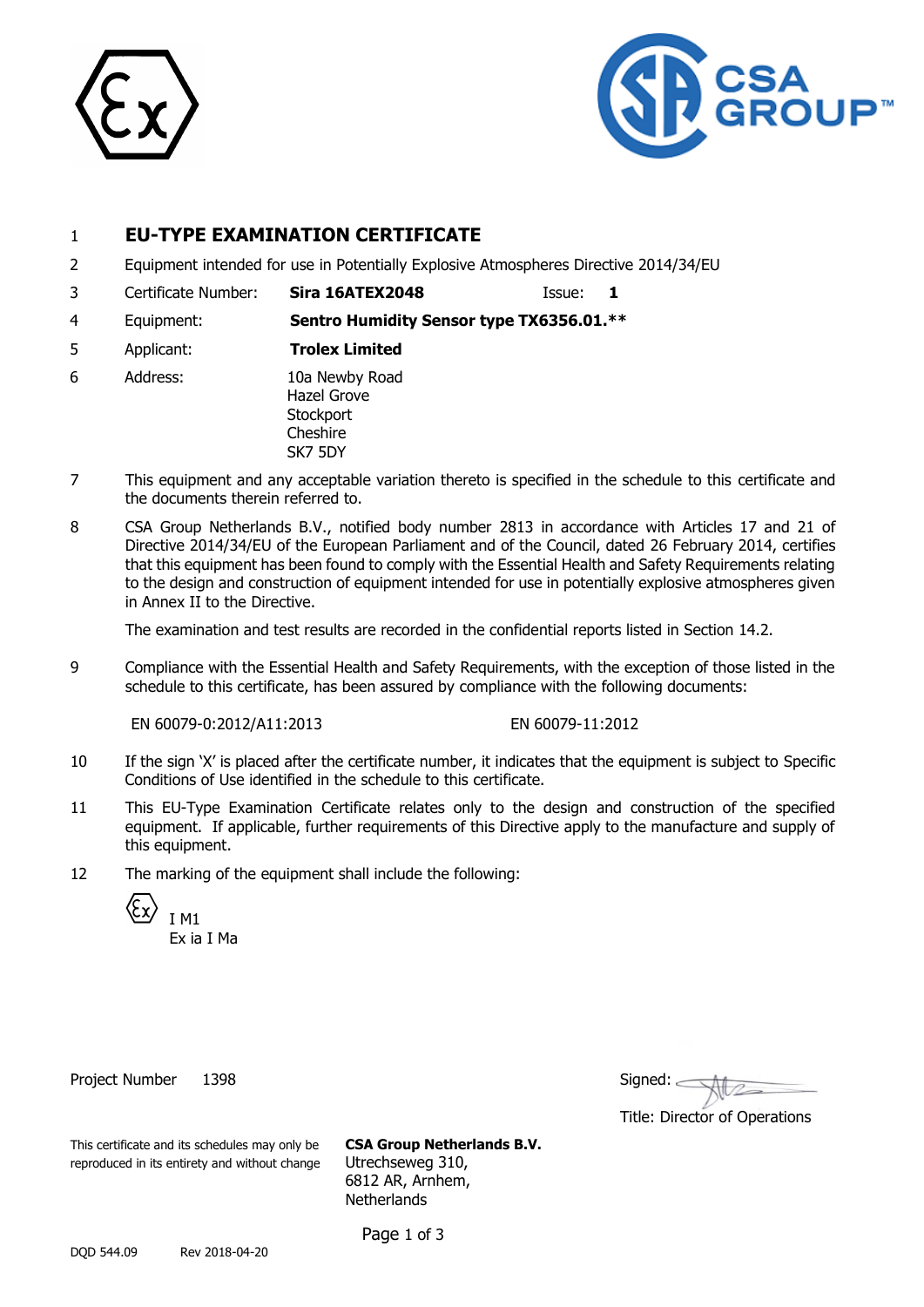



#### **SCHEDULE**

#### **EU-TYPE EXAMINATION CERTIFICATE**

**Sira 16ATEX2048 Issue 1** 

#### 13 DESCRIPTION OF EQUIPMENT

The Sentro Humidity Sensor type TX6356.01.\*\* monitors relative humidity within the range 10% to 90%. The equipment consists of a Sentro Base Unit and a Humidity rModule that plugs into a module receptacle housing inside the Sentro Base Unit. A Humidity Sensor Head is mounted external to the Sentro Base Unit, it being attached via a M20 gland entry in the Sentro Base Station Unit enclosure. The Humidity rModule and the Humidity Sensor Head are interconnected via an adapter cable.

The Sentro Humidity Sensor has the option of the following output PCB's to form the following equipment versions:

| <b>Type</b>  | <b>Output PCB</b>                          |
|--------------|--------------------------------------------|
| TX6356.01.01 | 4-20mA 4 Wire Option Comms/Analogue Output |
| TX6356.01.02 | 0.4-2V Option Comms/Analogue Output        |
| TX6356.01.03 | 5-15Hz Option Relay PCB                    |
| TX6356.01.04 | RS485 Option Comms/Analogue Output         |
| TX6356.01.05 | Dual Relay Normally Closed                 |
| TX6356.01.06 | Dual Relay Normally Open                   |

The Sentro Humidity Sensor has the following Intrinsic Safety Parameters:

| <b>Model</b>    | <b>Field Screw</b> | <b>Input Parameters</b>  |                              |                |                |                          | <b>Output Parameters</b> |                          |                          |                          |                          |
|-----------------|--------------------|--------------------------|------------------------------|----------------|----------------|--------------------------|--------------------------|--------------------------|--------------------------|--------------------------|--------------------------|
|                 | Terminals          | Ui                       | -Ti                          | Ci             | Li             | Pi                       | <b>Uo</b>                | I <sub>o</sub>           | Po                       | Co                       | Lo                       |
| TX6356.01.0     | 5 wrt 6            | 14.4V                    | $*1$                         | 0              | 0              | $\overline{\phantom{0}}$ | $\blacksquare$           | $\overline{\phantom{0}}$ | $\overline{\phantom{0}}$ | $\overline{\phantom{a}}$ | $\blacksquare$           |
|                 | 1 wrt (2 or 3)     | -                        | ٠                            | $\blacksquare$ | $\blacksquare$ | $\overline{\phantom{a}}$ | 14.4V                    | 477mA                    | 1.72W                    | $*3$                     | 2.1mH                    |
| (420mA)         |                    |                          |                              |                |                |                          |                          |                          |                          |                          |                          |
| TX6356.01.0     | 5 wrt 6            | 14.4V                    | $*1$                         | 0              | 0              | $\overline{\phantom{a}}$ | $\overline{\phantom{0}}$ | $\sim$                   | $\blacksquare$           | $\blacksquare$           | $\overline{\phantom{0}}$ |
| 2               | 1 wrt (2 or 3)     | $\overline{\phantom{a}}$ |                              | $\blacksquare$ | $\blacksquare$ | $\blacksquare$           | 14.4V                    | 40 <sub>m</sub> A        | 135mW                    | $*3$                     | 292mH                    |
| (0.42V)         |                    |                          |                              |                |                |                          |                          |                          |                          |                          |                          |
| TX6356.01.0     | 5 wrt 6            | 14.4V                    | $*1$                         | $\mathbf{0}$   | $\mathbf{0}$   | $\blacksquare$           | $\blacksquare$           | $\blacksquare$           | $\blacksquare$           | $\blacksquare$           | $\blacksquare$           |
| З.              | 1 wrt 2            | 16.5V                    | $\qquad \qquad \blacksquare$ | $\Omega$       | $\mathbf{0}$   | 2.5W                     | $\Omega$                 | $\Omega$                 | $\Omega$                 | $\mathbf{0}$             | $\mathbf{0}$             |
| $(5-15Hz)$      |                    |                          |                              |                |                |                          |                          |                          |                          |                          |                          |
| TX6356.01.0     | 5 wrt 6            | 14.4V                    | $*1$                         | $\mathbf{0}$   | $\Omega$       | $\overline{\phantom{0}}$ | $\blacksquare$           | $\blacksquare$           | $\blacksquare$           | $\overline{\phantom{a}}$ | $\blacksquare$           |
|                 | $1$ wrt $2$        | 6.88V                    | $*1$                         | $\mathbf{0}$   | $\mathbf{0}$   | $\overline{\phantom{a}}$ | 5.88V                    | 66mA                     | 97mW                     | $*3$                     | 26mH                     |
| (RS485)         | $2$ wrt $3$        |                          |                              |                |                |                          |                          |                          |                          |                          |                          |
| TX6356.01.0     | 5 wrt 6            | 14.4V                    | $*1$                         | 0              | 0              | $\blacksquare$           | $\overline{\phantom{a}}$ | $\blacksquare$           | $\blacksquare$           | $\sim$                   | $\blacksquare$           |
| 5.              | 1 wrt 2            | 30V                      | $*_{1}$                      | $\mathbf{0}$   | $\mathbf{0}$   | $\blacksquare$           | $\mathbf{0}$             | $\mathbf{0}$             | $\mathbf{0}$             | $\mathbf{0}$             | $\mathbf{0}$             |
| (Dual Relay     | 3 wrt 4            | 30V                      | $*1$                         | $\Omega$       | $\mathbf{0}$   | $\overline{\phantom{0}}$ | $\Omega$                 | $\Omega$                 | 0                        | $\mathbf{0}$             | $\mathbf{0}$             |
| <b>Normally</b> |                    |                          |                              |                |                |                          |                          |                          |                          |                          |                          |
| Closed)         |                    |                          |                              |                |                |                          |                          |                          |                          |                          |                          |
| TX6356.01.0     | 5 wrt 6            | 14.4V                    | $*1$                         | $\mathbf{0}$   | $\mathbf{0}$   | $\blacksquare$           | $\overline{\phantom{a}}$ | $\overline{\phantom{a}}$ | $\overline{\phantom{a}}$ | $\overline{\phantom{a}}$ | $\sim$                   |
| 6               | 1 wrt 2            | 30V                      | $*1$                         | $\mathbf{0}$   | $\Omega$       | $\overline{\phantom{a}}$ | $\mathbf{0}$             | $\mathbf{0}$             | 0                        | $\mathbf{0}$             | $\mathbf{0}$             |
| (Dual Relay     | 3 wrt 4            | 30V                      | $*_{1}$                      | $\Omega$       | $\mathbf{0}$   | $\overline{\phantom{a}}$ | $\mathbf{0}$             | $\mathbf{0}$             | 0                        | $\mathbf{0}$             | $\mathbf{0}$             |
| <b>Normally</b> |                    |                          |                              |                |                |                          |                          |                          |                          |                          |                          |
| Open)           |                    |                          |                              |                |                |                          |                          |                          |                          |                          |                          |

\*1 - Ii : Not critical.

 $*2 - Lo$ : Is calculated using the 1/2Lo(Io $*1.5$ )<sup>2</sup>=525µJ.

\*3 - Co : 1µF, unless the conditions stated in EN 60079-11:2012, Clause 10.1.5.2 part b can be satisfied.

#### 14 **DESCRIPTIVE DOCUMENTS**

#### 14.1 **Drawings**

Refer to Certificate Annexe.

This certificate and its schedules may only be reproduced in its entirety and without change

CSA Group Netherlands B.V. Utrechseweg 310, 6812 AR, Arnhem Netherlands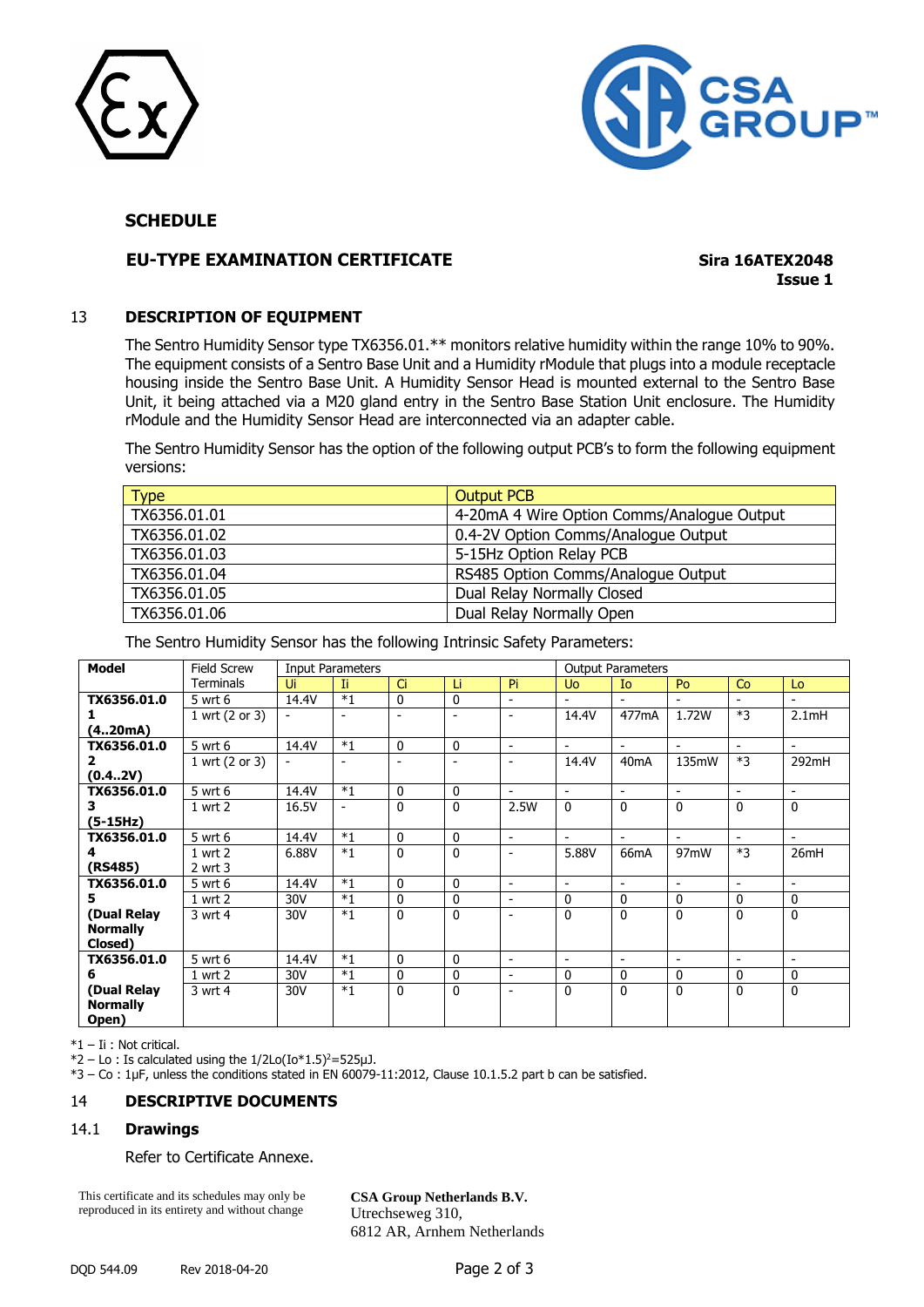



### **SCHEDULE**

### **EU-TYPE EXAMINATION CERTIFICATE Sira 16ATEX2048**

# **Issue 1**

#### 14.2 **Associated Sira Reports and Certificate History**

| Issue | Date                 | Report number | Comment                                                                                                                                                                                                                                                                                                                                                                                                                                                                                                                                                                                                    |
|-------|----------------------|---------------|------------------------------------------------------------------------------------------------------------------------------------------------------------------------------------------------------------------------------------------------------------------------------------------------------------------------------------------------------------------------------------------------------------------------------------------------------------------------------------------------------------------------------------------------------------------------------------------------------------|
| 0     | 25 February 2016     | R70055144A    | The release of the prime certificate.                                                                                                                                                                                                                                                                                                                                                                                                                                                                                                                                                                      |
|       | 31st October<br>2019 | 1398          | Transfer of certificate Sira 16ATEX2048 from Sira<br>$\bullet$<br>Certification Service to CSA Group Netherlands B.V                                                                                                                                                                                                                                                                                                                                                                                                                                                                                       |
|       |                      |               | EC Type-Examination Certificate in accordance with<br>94/9/EC updated to EU Type-Examination Certificate<br>in accordance with Directive 2014/34/EU. (In<br>accordance with Article 41 of Directive 2014/34/EU, EC Type-<br>Examination Certificates referring to 94/9/EC that were in<br>existence prior to the date of application of 2014/34/EU (20 April<br>2016) may be referenced as if they were issued in accordance<br>with Directive 2014/34/EU. Variations to such EC Type-<br>Examination Certificates may continue to bear the original<br>certificate number issued prior to 20 April 2016.) |

#### 15 **SPECIAL CONDITIONS FOR SAFE USE** (denoted by X after the certificate number)

15.1 None

#### 16 **ESSENTIAL HEALTH AND SAFETY REQUIREMENTS OF ANNEX II** (EHSRs)

The relevant EHSRs that are not addressed by the standards listed in this certificate have been identified and individually assessed in the reports listed in Section 14.2.

**CSA Group Netherlands B.V.** Utrechseweg 310, 6812 AR, Arnhem Netherlands